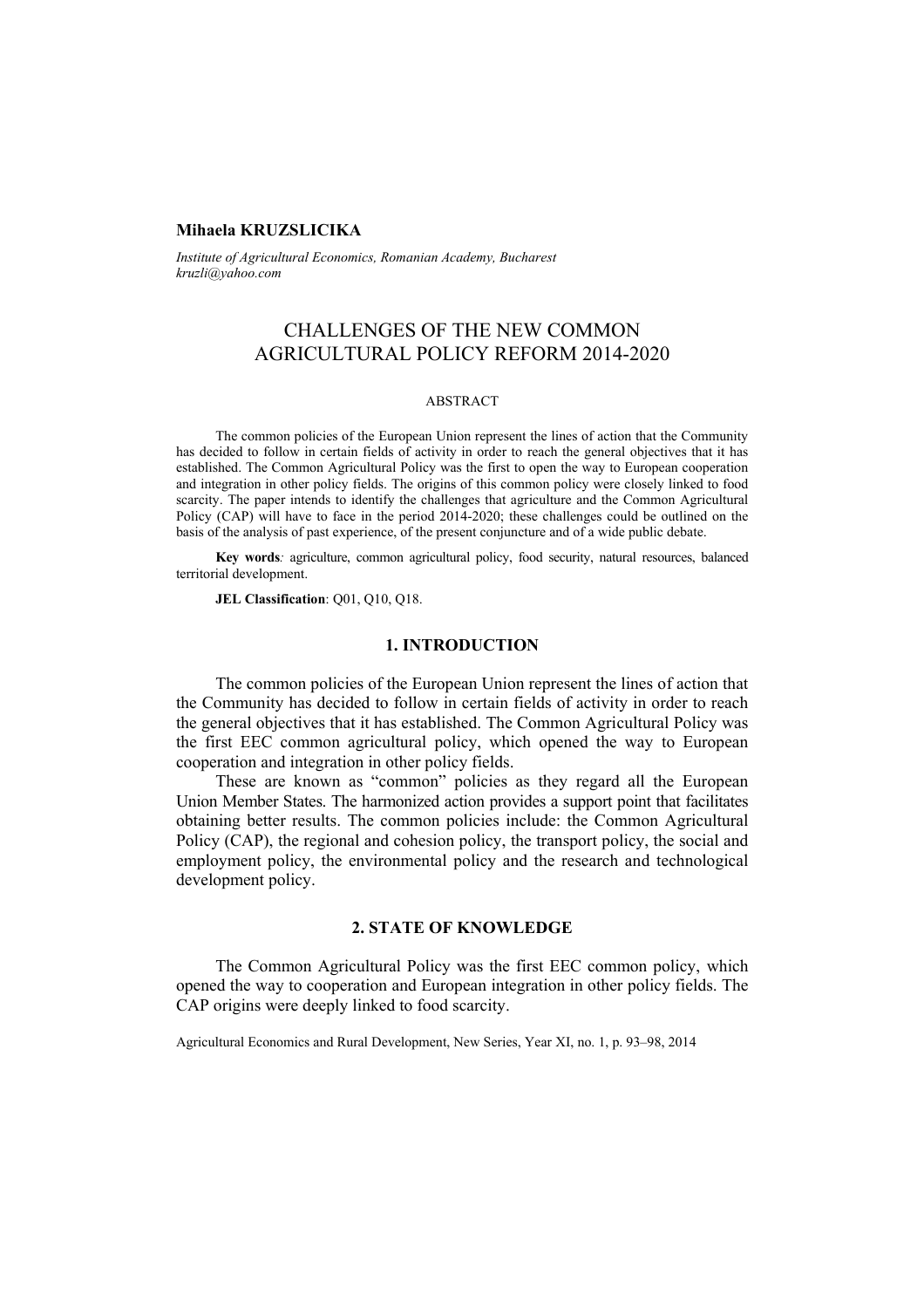The reason that lay at the basis of the emergence of a common agricultural policy was that in order to include the agricultural products in the free movement of commodities, the national intervention mechanisms (incompatible with the common market) had to be stopped and transposed at community level.

At present, after the fifth main reform of CAP, following the publication of the new regulations and adoption of delegated acts, the new European agricultural framework was established for the period 2014-2020.

## **3. MATERIAL AND METHOD**

For defining and delimitation of our subject, we used the basic research method; thus, we made a bibliographic synthesis, several data sources being consulted: reference books, scientific articles and documents of the European Parliament and Council (regulations, norms, etc.). The research was materialized into the approach to problems in their evolution, at European level, i.e. in the European Union. The relevant aspects for the approached theme, i.e. the challenges of the new Common Agricultural Policy Reform 2014-2020.

## **4. RESULTS AND DISCUSSIONS**

The challenges that agriculture and the Common Agricultural Policy (CAP) will have to face in the next years were defined on the basis of an analysis of past experiences, of the present conjuncture as well as of a large public debate.

The identified challenges consist of: food security, natural resources and balanced territorial development.

- The objectives established for CAP are the following:
- reliable food production;
- sustainable management of natural resources and climate policies;
- balanced territorial development.

The main elements of the CAP legal framework for the period 2014-2020 are established in the following regulations:

1. Regulation proposal of the European Parliament and Council on establishing certain norms with regard to the direct payments provided to farmers through support schemes under the common agricultural policy ("*Regulation on direct payments*");

2. Regulation proposal of the European Parliament and Council on the common market organization for agricultural products ("*Regulation on single CMO*");

3. Regulation proposal of the European Parliament and Council on the support to rural development provided from the European Agricultural Fund for Rural Development (EAFRD) ("*Rural development regulation*");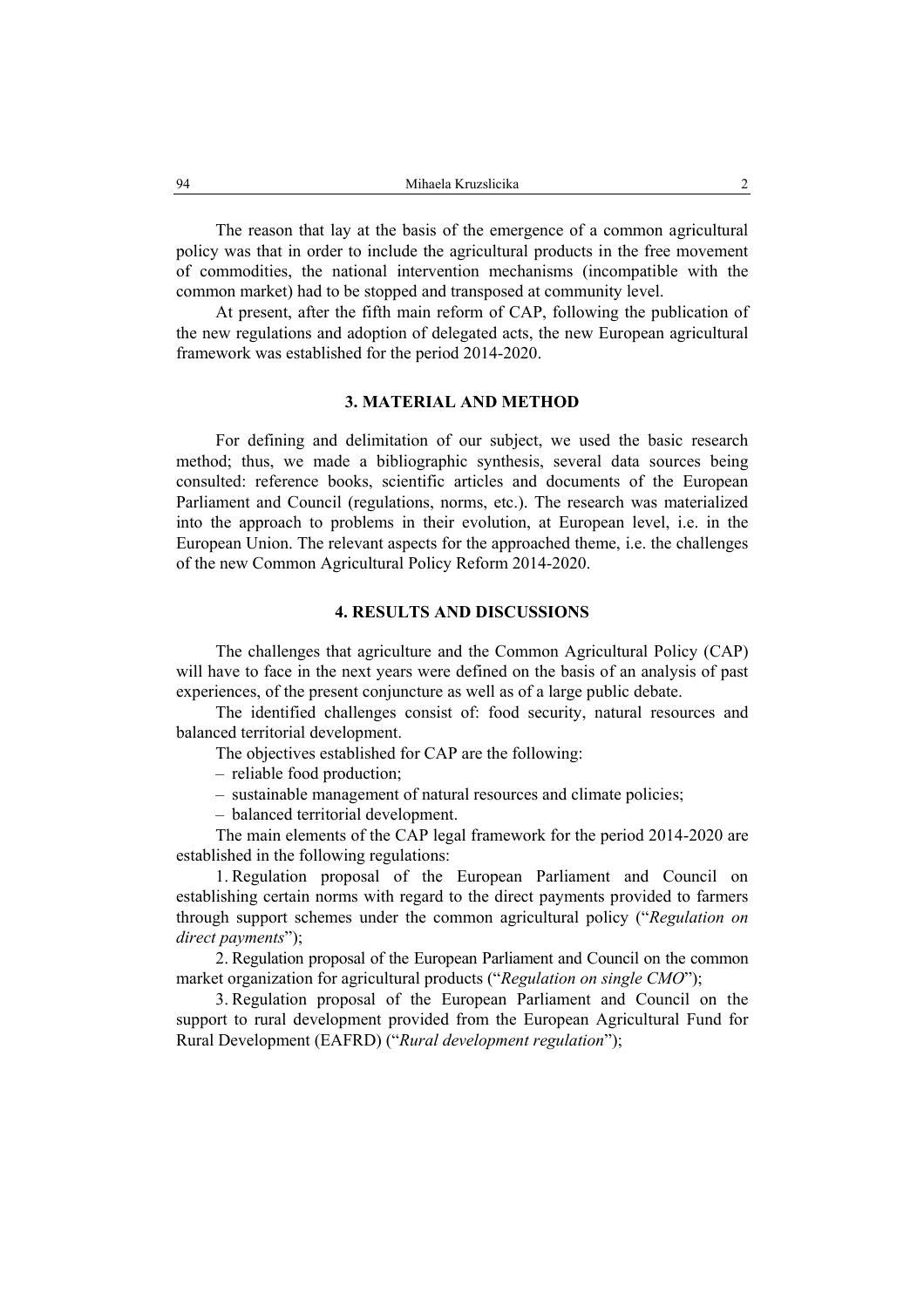4. Regulation proposal of the European Parliament and Council on the financing, management and monitoring of the common agricultural policy ("*Horizontal Regulation*");

5. Regulation proposal of the Council for establishing the measures to determine certain aids and restitutions linked to the common market organization of the agricultural products;

6. Regulation proposal of the European Parliament and Council for modifying the (EC) Regulation no. 73/2009 of the Council with regard to the application of direct payments to farmers in the year 2013;

7. Regulation proposal of the European Parliament and Council for modifying (EC) Regulation no. 1234/2007 of the Council with regard to the single payment scheme and support provided to vine farmers.

|                           | Pillar I                                                           | Pillar II                                                       |
|---------------------------|--------------------------------------------------------------------|-----------------------------------------------------------------|
|                           |                                                                    |                                                                 |
| <b>Main objectives</b>    | Viable production of foodstuffs                                    | Sustainable management natural<br>resources and climate changes |
|                           | Sustainable management of natural<br>resources and climate changes | Balanced territorial development                                |
| <b>Tools</b>              | Annual direct payment system to                                    | Multi-annual measures for rural                                 |
|                           | farmers                                                            | development on contract basis                                   |
|                           | Market measures                                                    |                                                                 |
| <b>Budget for 7 years</b> | 317 billion euro                                                   | 101 billion euro                                                |
| <b>Member State</b>       | Not necessary                                                      | Co-financing is necessary                                       |
| contribution              |                                                                    |                                                                 |
| <b>Main proposed</b>      | Introducing the greening measure.                                  | New priorities and tools More                                   |
| modifications             | (30% of the budget for direct                                      | freedom in budget distribution                                  |
|                           | payments)                                                          |                                                                 |
|                           | New cross-compliance standards                                     | Change from three "axes" (thematic                              |
|                           | Several possibilities for coupled                                  | themes) to six priorities                                       |
|                           | payments                                                           | Consolidation of risk management                                |
|                           |                                                                    | tools                                                           |

*Table 1*  The main CAP elements proposed for the period 2014-2020

*Source:* Greening the CAP, An analysis of the effects of the European Commission's proposals for the Common Agricultural Policy 2014-2020.

The proposals included a series of changes in the Common Agricultural Policy, but probably no change was more contested than the "greening" of direct payments under Pillar 1.

According to the regulations proposed to the European Commission for the direct payments (COM (2011) 627/3) a package of three measures was established so that CAP can increase its support to fight against climate changes and against the natural resource degradation.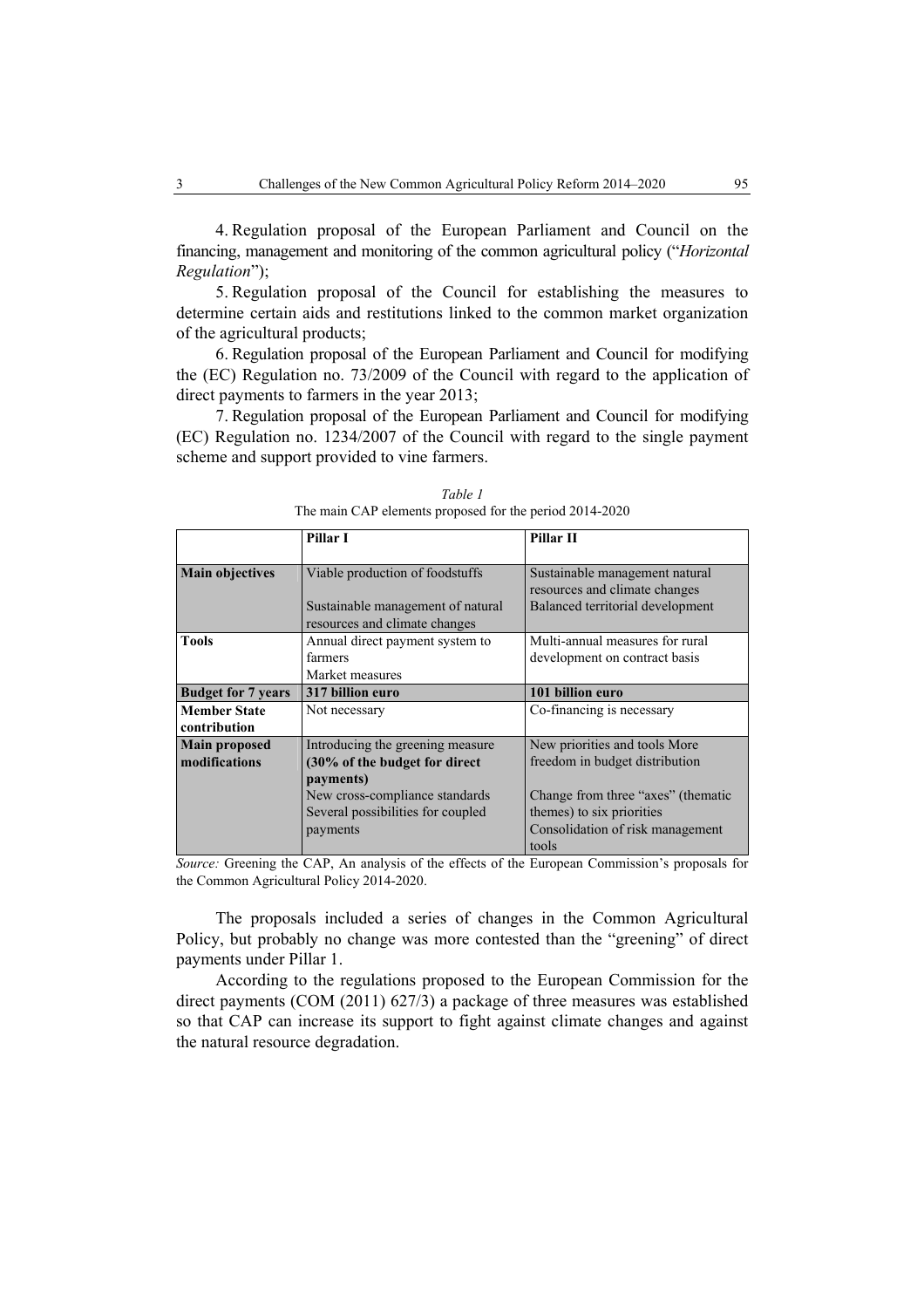The three proposed measures are the following:

1)Crop diversification,

2) Maintaining permanent grassland $1$ 

3)Maintaining an ecological focus area on the arable area of the holdings

This package can benefit the farmers entitled to a payment under the basic payment scheme and who have an area larger than three hectares; the certified farmers in organic farming and who are beneficiaries of direct payments are already qualified for this.

Besides the criterion mentioned above, for the *crop diversification* measure the agricultural land of the farm have to comply with the following conditions:

– not to be fully covered by grassland (cultivated or spontaneous),

- not to be fully left idle
- not to be fully cultivated with crops that are under water a large part of the year,

– the arable land must be cultivated with at least three different crops; none of these crops should cover less than 5% of the arable land, and the main crop should not exceed 70% of the arable land.

The Commission can adopt delegated acts by which to establish the definition of the "crop" term and the norms for the accurate calculation of the share of different crops.

The following conditions must be respected for *maintaining the permanent grassland*:

– the farmers maintain as permanent grassland the areas on their holdings that are declared as such in the application submitted for the application year 2014; this area will become "reference permanent grassland area";

– the reference permanent grassland areas must be increased in the case when the farmer has the obligation to reconvert the land areas into permanent grassland in 2014 and/or 2015;

– the farmers should be authorized to convert *5% at most* of their reference permanent grassland areas. The respective limit is not applied in *force majeure*  case or under exceptional circumstances.

At the same time, the Commission has the competence to adopt delegated acts by which to foresee norms regarding the increase of their reference permanent grassland areas, renewal of permanent pastures, reconversion of agricultural area into permanent grassland in the case when the mentioned authorized diminution is exceeded, as well as the modification of reference permanent grassland areas in the case of land transfer.

<sup>1</sup> The land areas permanently used (for 5 years and more), which contain herbaceous fodder crops, through cultivation (sown) or natural (spontaneous) and the land areas that are not included in crop rotation.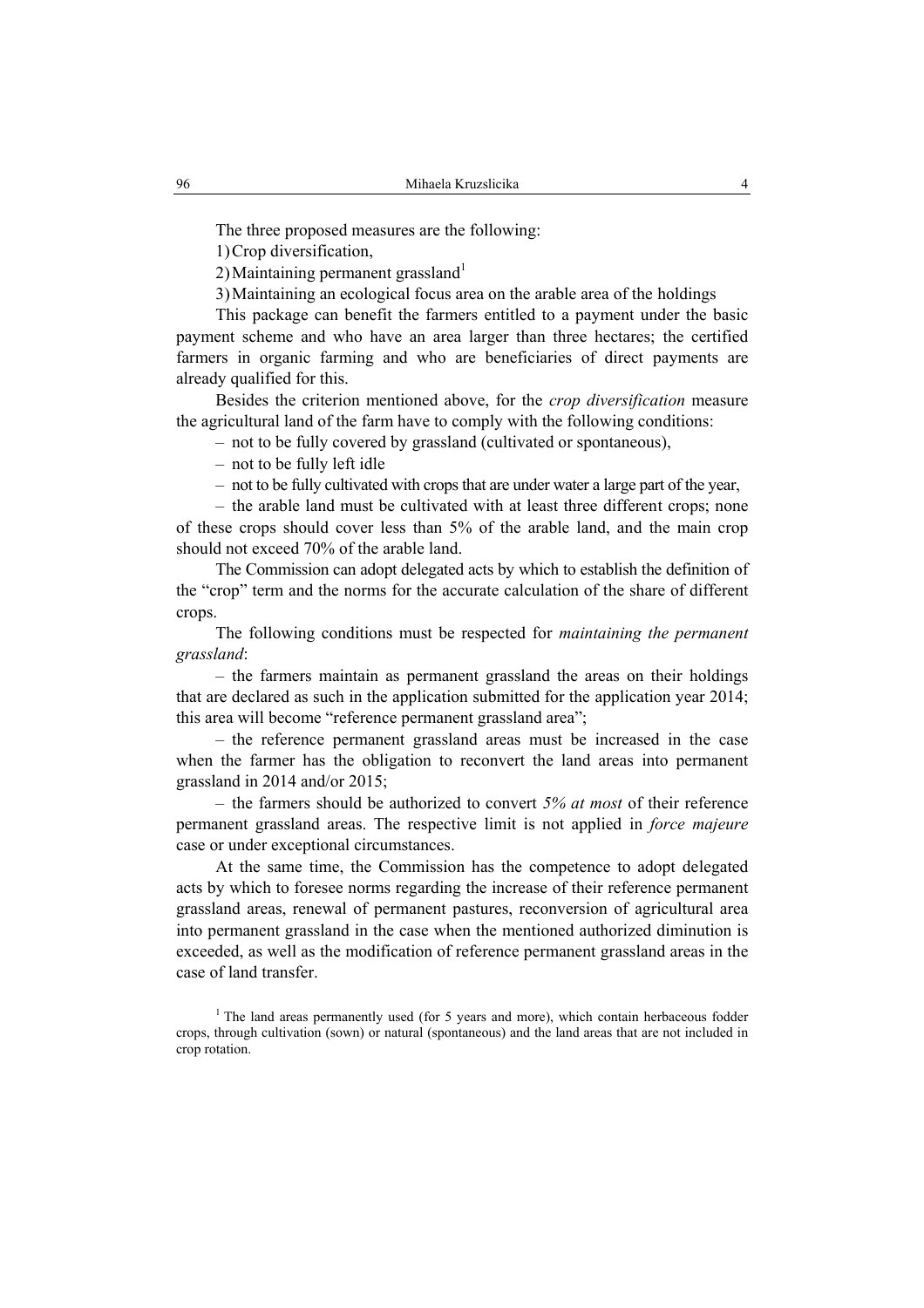For the *ecological focus areas*, the farmers must make sure that at least 7% of their hectares are eligible (excluding permanent grassland), representing areas of ecological interest, such as fallow land, terraces, landscape features, buffer strips and afforested areas.

The Commission has the competence to adopt delegated acts for a more detailed defining of the ecological focus areas, and in order to add or redefine other ecological focus areas that can be taken into consideration in order to comply with the above-mentioned percentage.

In order to reach CAP environmental objectives, agricultural land management is a core issue. Greening aims at ensuring that all the farms that benefit from support will deliver these social benefits.

#### **5. CONCLUSIONS**

In conclusion, the main modifications brought to CAP Pillar I for the period 2014-2020 are the following: introduction of greening measure (30% of the direct payments budget), new cross-compliance standards and several possibilities to couple the payments. As regards Pillar II the main modifications proposed consist of new priorities and tools, more freedom in budget distribution, change from three "axes" (thematic themes) to six priorities and consolidation of risk management tools.

By its objectives and above-mentioned measures, the Common Agricultural Policy of the European Union creates new sustainable rural development opportunities and lay the bases of a favourable framework for the intensification of the economic potential of rural areas from the European Union in the years to come.

## **6. ACKNOWLEDGEMENTS**

This work was financially supported through the project "Routes of academic excellence in doctoral and post-doctoral research – READ" co-financed through the European Social Fund, by Sectoral Operational Program Human Resources Development 2007-2013, contract no POSDRU/159/1.5/S/137926.

#### **REFERENCES**

- 1. Hart, K., Baldock, D. (2011), Greening the CAP: delivering environmental outcomes through Pillar one.
- 2. Kruzslicika Mihaela (2013), *Pieţele agricole româneşti în contextul european de securitate şi siguranţă alimentară*, Teză de doctorat, Academia Română, Institutul Naţional de Cercetări Economice "Costin C. Kiritescu", București.
- 3. Underwood, Evelyn; Baldock, David; Aiking, Harry; Buckwell, Allan; Dooley, Elizabeth; Frelih-Larsen, Ana; Naumann, Sandra; O'Connor, Clementine; Poláková, Jana; Tucker, Graham (2013), *Alegeri tehnologice pentru hranirea a 10 miliarde de persoane–Alegeri pentru alimente*